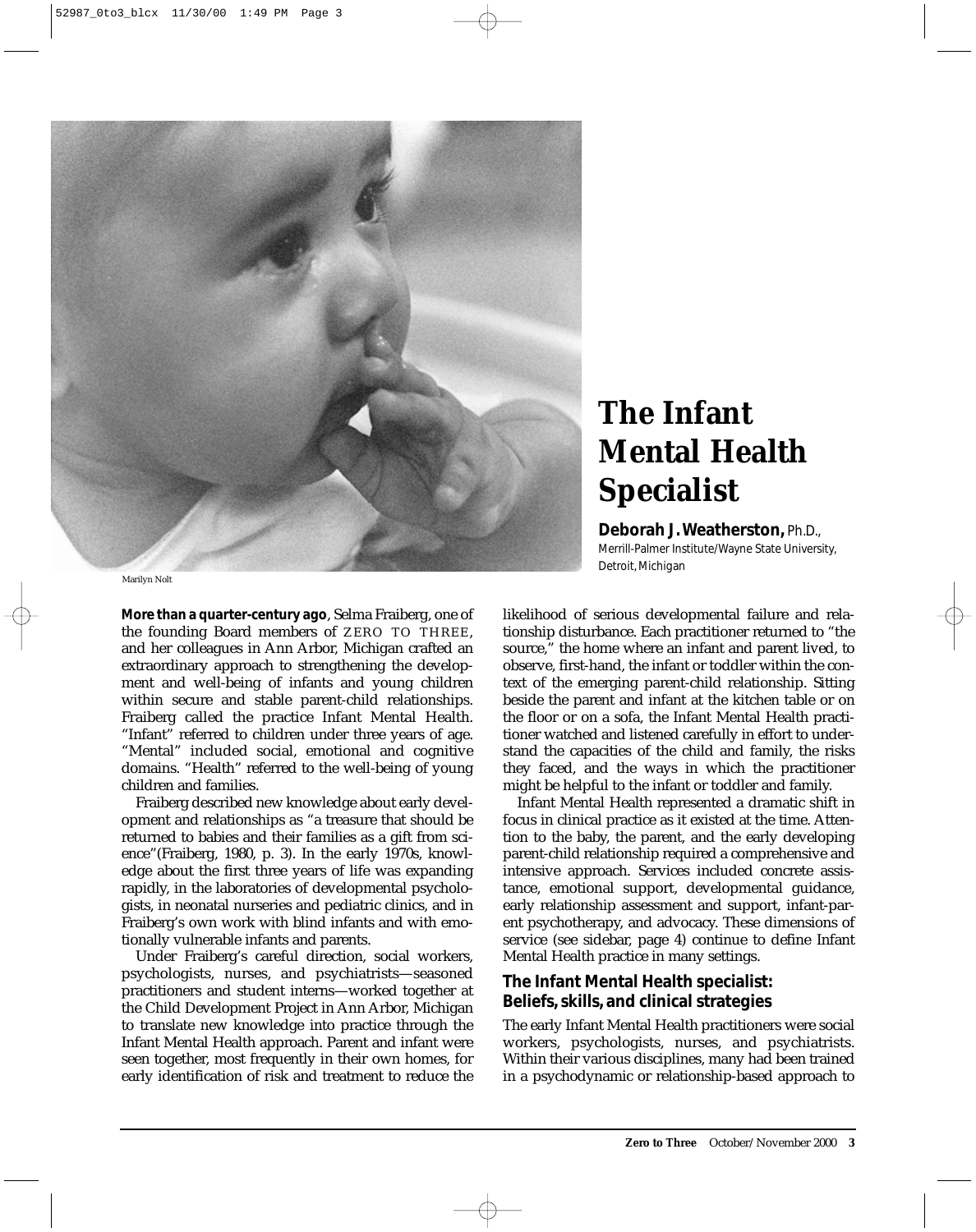#### **Infant Mental Health Services**

#### **Concrete assistance**

A family's urgent and immediate need for food, formula, medical care, and housing must be met if parents are going to be able to feed, protect and nurture their young children. The Infant Mental Health specialist understands that if a family is hungry, they must be fed and if they need medical care, they must be taken care of. Parents cannot adequately meet their infants' basic needs until their own basic needs are met. Such assistance offers a powerful metaphor for the help that a specialist will be able to give to support parents in caring for their infants and in reducing risks of failure in families.

## **Emotional support**

An Infant Mental Health specialist offers emotional support to families who face immediate crises related to the care of their children. The specialist pays careful attention to the expressed concerns, e.g. the birth of a sick baby, the death of a child, the abandonment of a parent, the hospitalization of a baby. The specialist is observant of the parent's neediness for consistent care and thoughtful response to the care that a baby needs, the trauma of hospitalization and the adjustments required when there is a significant loss. She acknowledges the parent's needs and strengths, showing compassion for the situation and empathy in response to the crisis. The specialist's consistent presence and availability offers reassurance to the family. Words communicate reassurance and steady support, reducing the family's distress. Within the context of a therapeutic relationship, the specialist helps parents to turn their attention to the care requirements of their infants and to begin to heal.

## **Developmental guidance**

The Infant Mental Health specialist offers information to the parent that is specific to the baby's development and needs for care. In the course of observing the infant or toddler carefully, the specialist encourages parents to notice what the child is doing and what developmental tasks might come next. The specialist invites the parent to share in the understanding of the baby, to ask questions about the baby's development, and to celebrate milestones as they are reached. The specialist offers experiences that encourage

positive interaction and playful exchange. In some instances, the specialist speaks for the baby, drawing attention to particular wants or developmental needs. Modeling may also be appropriate, guiding parents in caregiving activities or showing parents how to relate in a different way. Developmental guidance supports and strengthens parent-child interaction and response. All of the specialist's efforts reinforce what the parent is able to do for the infant to encourage mutual pleasure and purposive response. For many parents who are unprepared for the care of a baby or isolated from family and friends, the guidance of the Infant Mental Health specialist is crucial for the infant or toddler's optimal care.

#### **Early relationship assessment and support**

Infant Mental Health specialists offer parents multiple opportunities to build and use their relationship with the practitioner to nurture, protect, steady and enhance their understanding about their babies. Specialists observe interactions of parents and infants together, noticing what is happening "in the moment," inviting parent's comments and reinforcing what is going well. The use of videotape for guided interaction is a particularly useful strategy when supporting overburdened parents in their developing relationships with young children (McDonough, 1993). As specialists and parents grow comfortable with one another, they are able to talk about the infant's contributions to the relationship, pleasurable and painful, and discuss other relationships, past and present, that make the care of the infant problematic or possible.

## **Advocacy**

Infant Mental Health specialists often speak for those who cannot, the infants or the parents who have not found their voices. The specialist may need to speak for the baby's need to be fed or put in a safe spot or the parent's need for a food bank or a roof over her head. Specialists may have to help families negotiate systems by finding childcare, accompanying parents to the welfare office, articulating the need for a special infant assessment. In other instances, specialists may have to testify on behalf of a child's right to remain with a parent, the need for immediate placement in foster care or the parent's right to visit the infant weekly with full therapeutic support. It is a daunting task to know when and how to speak effectively on behalf of infants and families enrolled for Infant Mental Health services.

#### **Infant-parent psychotherapy**

The presence of the infant is clearly vital to the practice of infant-parent psychotherapy. The infant or toddler fuels the specialist's understanding, serving as an energizing focus for the intervention. The parent's feelings in the presence of the infant or toddler are often intense and complex. Their expression within the safety of the specialist's relationship offers the possibility of thoughtful exploration about parenthood and the infant or toddler's continuing needs for care. The parent's perceptions and representations of the infant or toddler are often more available in the presence of the infant for therapeutic consideration and response. Aware that the infant or toddler evokes a myriad of thoughts and feelings, the specialist offers parents many opportunities to recover and understand the feelings that threaten to interrupt the development of a positive and enduring relationship with their child.

Negative experiences and unresolved losses may gravely affect the parent's capacity to attend to or fall in love with the baby and alter the relationship as it develops in the infant's first years. Neglectful or abusive care in infancy or childhood, interruptions or removal from the home, early trauma and broken or conflicted family relationships may deepen the pain of early parenthood and lead to another generation of failure. Parents may not be able to hold or feed their babies, talk to or offer appropriate playthings to excite or arouse their curiosity. They may not be able to set limits that are appropriate or keep their children safe. Infant-parent psychotherapy offers parents many opportunities to have and express their emotions surrounding earlier traumas, reducing the risk of repeated failure or dysfunction in this new relationship.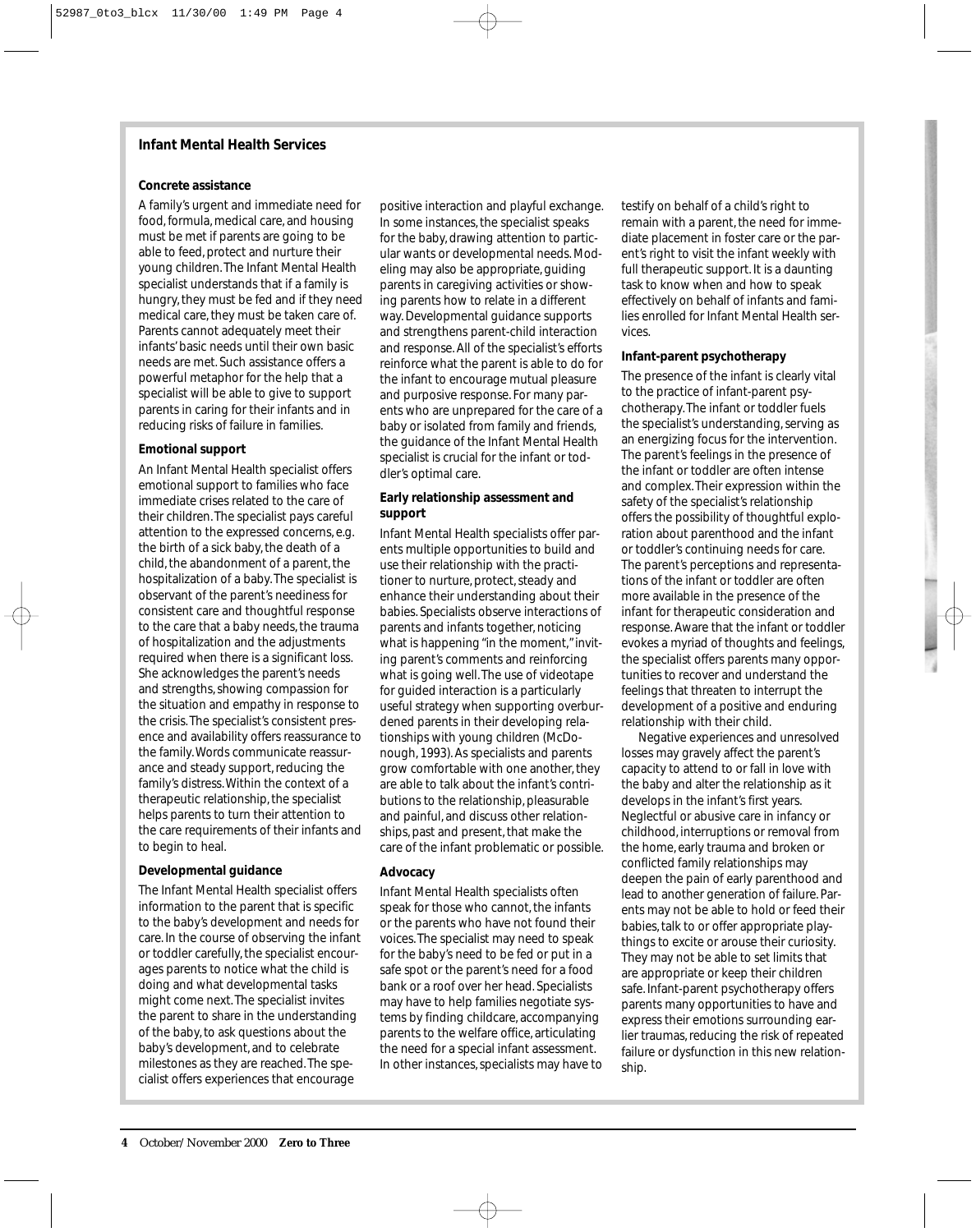

Marilyn Nolt

mental health treatment for adults and children that they adapted to meet the needs of infants, toddlers and their parents. In recent years, attention to infancy, early relationship development and parental mental health has become part of the training of practitioners in other disciplines—for example, early childhood education, occupational therapy, and physical therapy. Consequently, it may be most helpful to define the Infant Mental Health (IMH) specialist not as a member of a particular discipline, but rather as someone with a distinct set of core beliefs, skills, training experiences, and clinical strategies who incorporates a comprehensive, intensive and relationship-based approach to working with young children and families.

In its Guidelines for Infant Mental Health Practice (Stinson, Tableman & Weatherston, 2000), the Michigan Association for Infant Mental Health recently listed the following basic beliefs that support and sustain IMH specialists as they work with infants and families. These tenets help specialists to understand their role, cherish each encounter with young children and caregivers, think deeply about the meaning that each interaction

has for the infant and the parent, and plan interventions in partnership with families. These beliefs also guide the practice of Infant Mental Health consultation to infant/family programs.

• Optimal growth and development occur within nurturing relationships.

• The birth and care of a baby offer a family the possibility of new relationships, growth and change.

• What happens in the early years affects the course of development across the life span.

• Early developing attachment relationships may be distorted or disturbed by parental histories of unresolved losses and traumatic life events ("ghosts in the nursery").

• The therapeutic presence of an Infant Mental Health specialist may reduce the risk of relationship failure and offer the hopefulness of warm and nurturing parental responses.

Qualitative summaries of Infant Mental Health home visiting services include a rich store of case study materials that describe interventions with parent(s) and infant or toddler together, for short-term or long-term work together (Fraiberg, Adelson & Shapiro, 1975; Fraiberg, Shapiro & Adelson, 1976; Fraiberg & Adelson, 1977; Fraiberg, 1980; Blos, & Davies, 1993; Pawl, 1995; Weatherston, 1995). These studies reveal basic skills and strategies that are fundamental to effective and compassionate Infant Mental Health home visiting work. Interviews with experienced IMH consultants, supervisors and practitioners in Michigan confirm the centrality of these strategies to competent and reflective practice (Weatherston, 2000). These skills and strategies include:

1. Building relationships and using them as instruments of change;

2. Meeting with the infant and parent together throughout the period of intervention;

3. Sharing in the observation of the infant's growth and development;

4. Offering anticipatory guidance to the parent that is specific to the infant;

5. Alerting the parent to the infant's individual accomplishments and needs;

6. Helping the parent to find pleasure in the relationship with the infant;

7. Creating opportunities for interaction and exchange between parent(s) and infant or parent(s) and practitioner;

8. Allowing the parent to take the lead in interacting with the infant or determining the "agenda" or "topic for discussion;"

9. Identifying and enhancing the capacities that each parent brings to the care of the infant;

10. Wondering about the parent's thoughts and feelings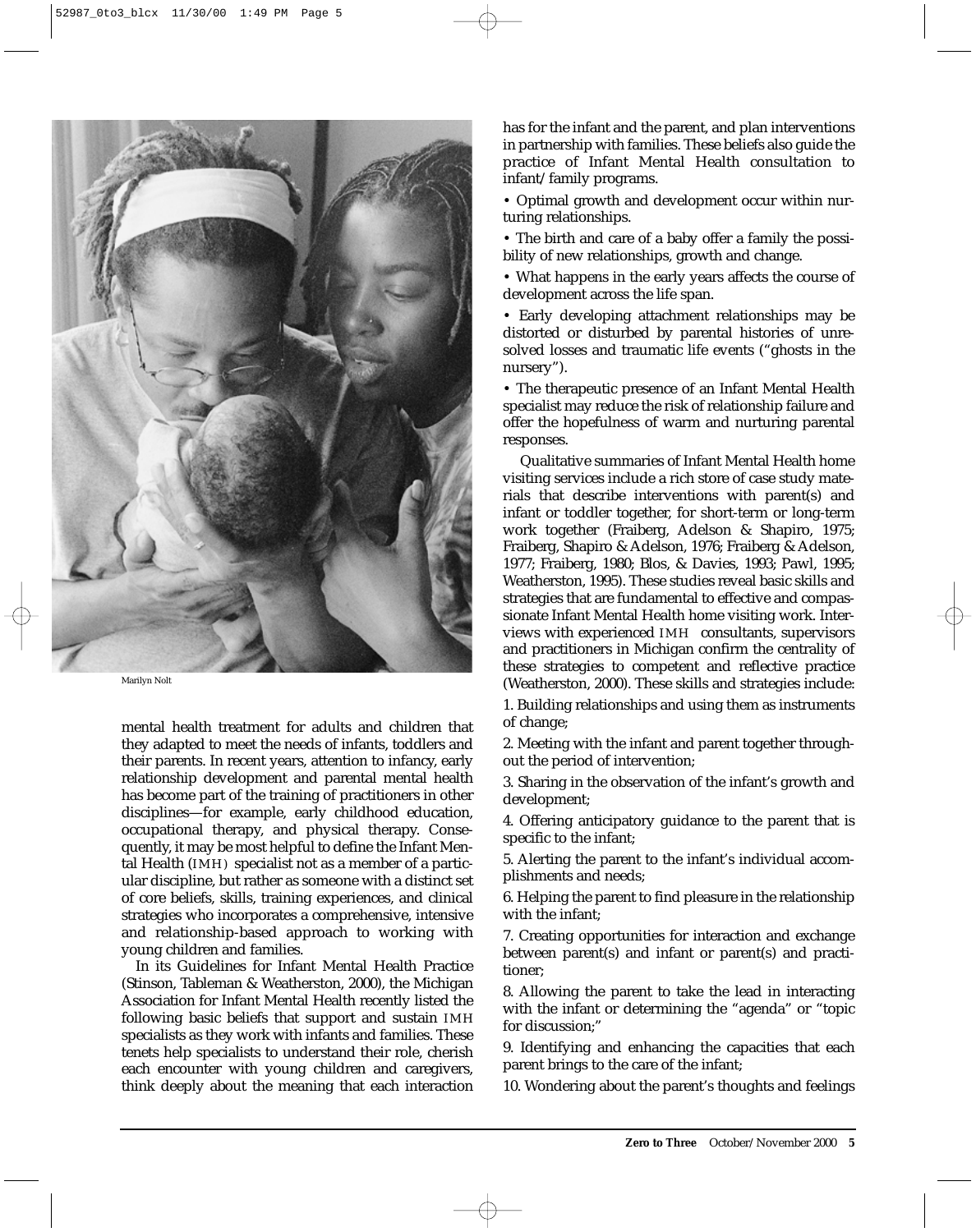

related to the presence and care of the infant and the changing responsibilities of parenthood;

11. Wondering about the infant's experiences and feelings in interaction with and relationship to the caregiving parent;

12. Listening for the past as it is expressed in the present, inquiring and talking;

13. Allowing core relational conflicts and emotions to be expressed by the parent; holding, containing and talking about them as the parent is able;

14. Attending and responding to parental histories of abandonment, separation and unresolved loss as they affect the care of the infant, the infant's development, the parent's emotional health and the early developing relationship;

15. Attending and responding to the infant's history of early care within the developing parent-infant relationship;

16. Identifying, treating and/or collaborating with others if needed, in the treatment of disorders of infancy, delays and disabilities, parental mental illness and family dysfunction;

17. Remaining open, curious and reflective.

All of these strategies contribute to the parent's understanding of the infant, the awakening or repair of the early developing attachment relationship, and the parent's capacity to nurture and protect a young child. They form a critical conceptual base for the IMH specialist to consider and use in order to understand and work with families effectively.

The skills and strategies described in points 1-9 and 17 are not unique to the IMH specialist. Relationship building, informal and formal observation of a young child's development, guided interaction and parental support, and reflection are skills that all infant/family practitioners who work from a relationship perspective use and value. However, points 10-16 are more clearly specific to the IMH specialist and may help to distinguish IMH practice from other forms of infant and family services. These seven strategies attend to the emotional health and development of both parent and child. They focus clearly on relationships, past and present, and the complexities that many parents encounter when nurturing, protecting and responding to the emotional needs of young children. Finally, these strategies require the creation of a safe and nurturing context in which a parent and specialist may think deeply about the care of the infant, the emotional health of the parent,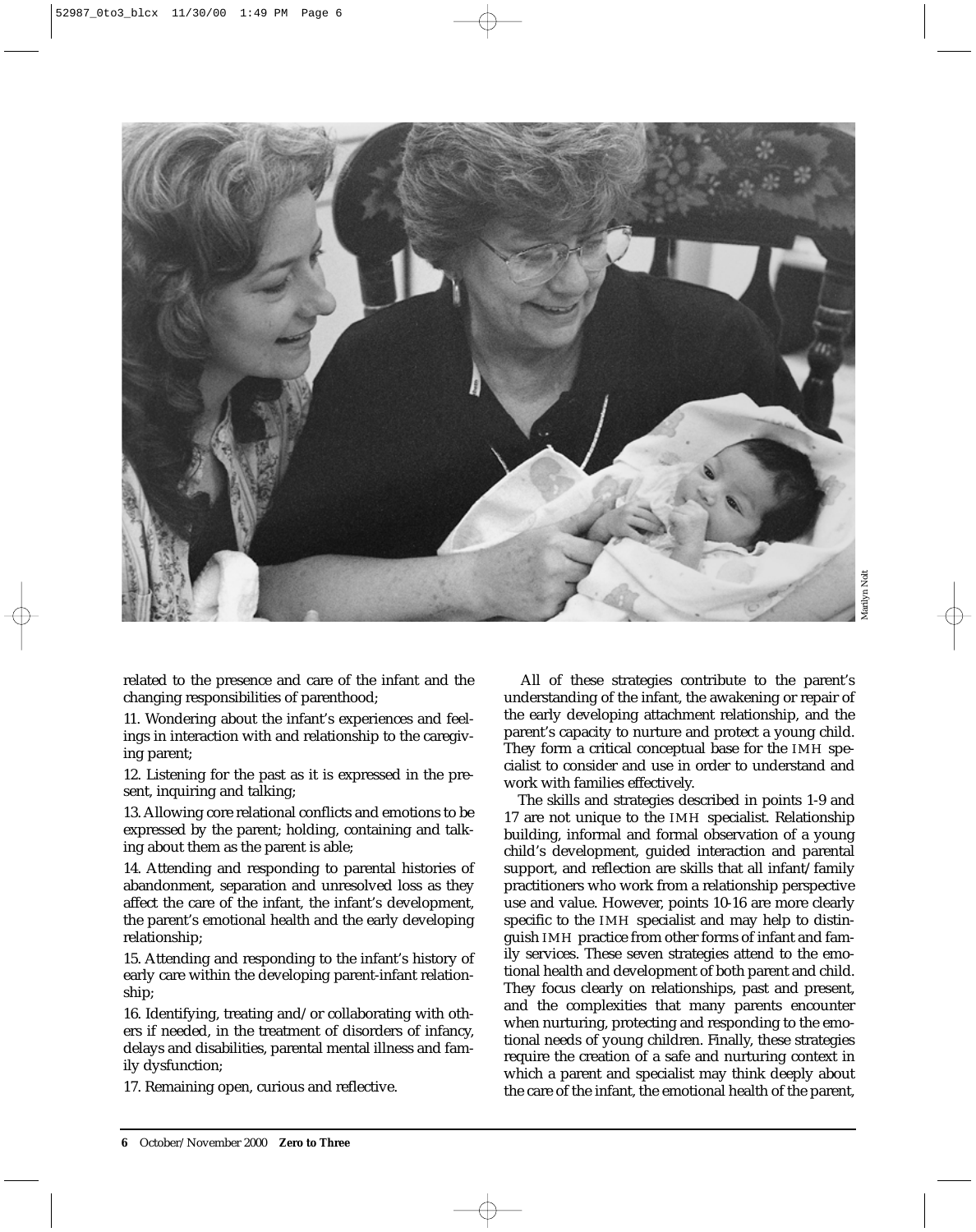the multiple challenges of early parenthood, and possibilities for growth and change.

These seven strategies characterize the work of IMH specialists across disciplines and at multiple service levels, from prevention and early identification of risks to intensive assessment and treatment of serious emotional disturbances or jeopardized relationships. The IMH specialist uses these clinical strategy as she works with infants, toddlers, and families who come to her attention because of concerns about the child's development or behavior, parental factors, situational stress, or multiple risks to child and family. The following section describes in more detail how the IMH specialist attends to emotional experience and emotional needs.

## **Attending to the emotional experience and needs of infants, toddlers, and families**

## *The emotional experience*

IMH specialists pay attention to the emotional experience of each infant or toddler and each parent. They ask, "What is it like to be this baby? What is it like to be this parent?" In the course of intervention, the IMH specialist pays attention to the infant's expression of rage or flattened affect or the failure to cry out when hungry or tired or wet. The IMH specialist wonders what the baby's experience is of a particular caregiving interaction or relationship. Carefully attuned to the infant's expression of emotion, the IMH specialist works at understanding the meaning of the infant's communications and guides the parent in understanding this, too.

Similarly, the IMH specialist is very attentive to the parent's emotional state. She notices the parent's rough handling of her baby when he needs a diaper changed. She notices shifts in the parent's affect, the disgust she cannot hide, or the absence of affection. The specialist watches quietly and wonders, to herself, what makes the handling of the baby so difficult. She allows herself to connect with the parent's intense and conflicted emotion. She is both repelled and filled with empathy for the parent's pain. The specialist keeps a very sharp eye on her own emotional responses as a guide to what is happening in the moment between parent and child. She may speak to what she sees and feels, and wonder what the parent is experiencing. She may notice and address the parent's change in mood, the struggle around caring for the baby, and her wish to run away. She may empathize with the parent's difficulty in having to care for the baby alone. She may ask the parent what she is experiencing as she holds or feeds or diapers her child. She may inquire about the care of other babies or the loss of an older child. She may offer empathy in abundance and acknowledge the painful struggle she feels as she sits beside the mother and her child. There are many possible responses and there is of course never "a script." What the IMH specialist understands is the importance of remaining open to the emotion expressed

in the parent's handling of her infant or toddler and the challenge to remain emotionally available as she frames her response.

## *Relationships present*

The IMH specialist who is able to recognize, hold and tolerate the emotions expressed by both infant and parent offers a context in which a parent may talk openly about the infant's care. As the specialist makes it possible for the parent to feel and also express a range of emotions in her presence, she will invite the parent to talk, and she will listen intently. Parents offer stories about the pregnancy, labor and delivery, the feelings encountered in the early care of the baby, and their early relationship. Mothers offer stories about boyfriends who have abandoned them or husbands who have left them. They offer stories about family members who are abusive and friends who disappoint them. The IMH specialist is careful to follow the parent's lead, not deepening the pain, but allowing the emotion surrounding these events and relationships to be expressed as a parent is able to.

The infant or toddler, dependent on a parent for protection and nurturing, is a powerful participant within an Infant Mental Health intervention. The infant shows the specialist what life is like in this particular household—what is going well for the family as well as the risks. The specialist observes how the infant seeks attention or makes needs and wants known. The specialist watches who cares for or plays with or responds to the baby. Of equal interest is the infant's behavior and response. "Why is the care of this baby so difficult? What is the role of the infant in the difficulties or the parent's despair?" These, and questions like these, guide the specialist who sits at the kitchen table and observes parent and child together, listening as stories of caregiving, past and present, unfold.

Indeed, it is the infant who allows a story to be told. The way in which a parent handles the baby, gestures of care, and playful interactions (or the absence of interaction) suggest to the specialist what the capacities are and what some of the conflicts might be. For example, the parent may cuddle the baby comfortably and stroke his arm as he falls asleep. The specialist sees how easily the parent responds to the baby's need for a nap and comments on the parent's ability to read the baby's cues correctly. Alternatively, the parent may leave the baby to cry in a darkened room while she cleans the kitchen. She responds at last, fixing a bottle and propping it. The baby sucks greedily and the parent observes angrily, "She'll eat me out of house and home if I let her." The specialist wonders what has happened to put such distance between the two. What demands does the baby make? What does the baby contribute to the difficulty between them? The specialist also wonders how lonely and hungry the parent is. How many of her own needs are met and by whom? The specialist asks, "What have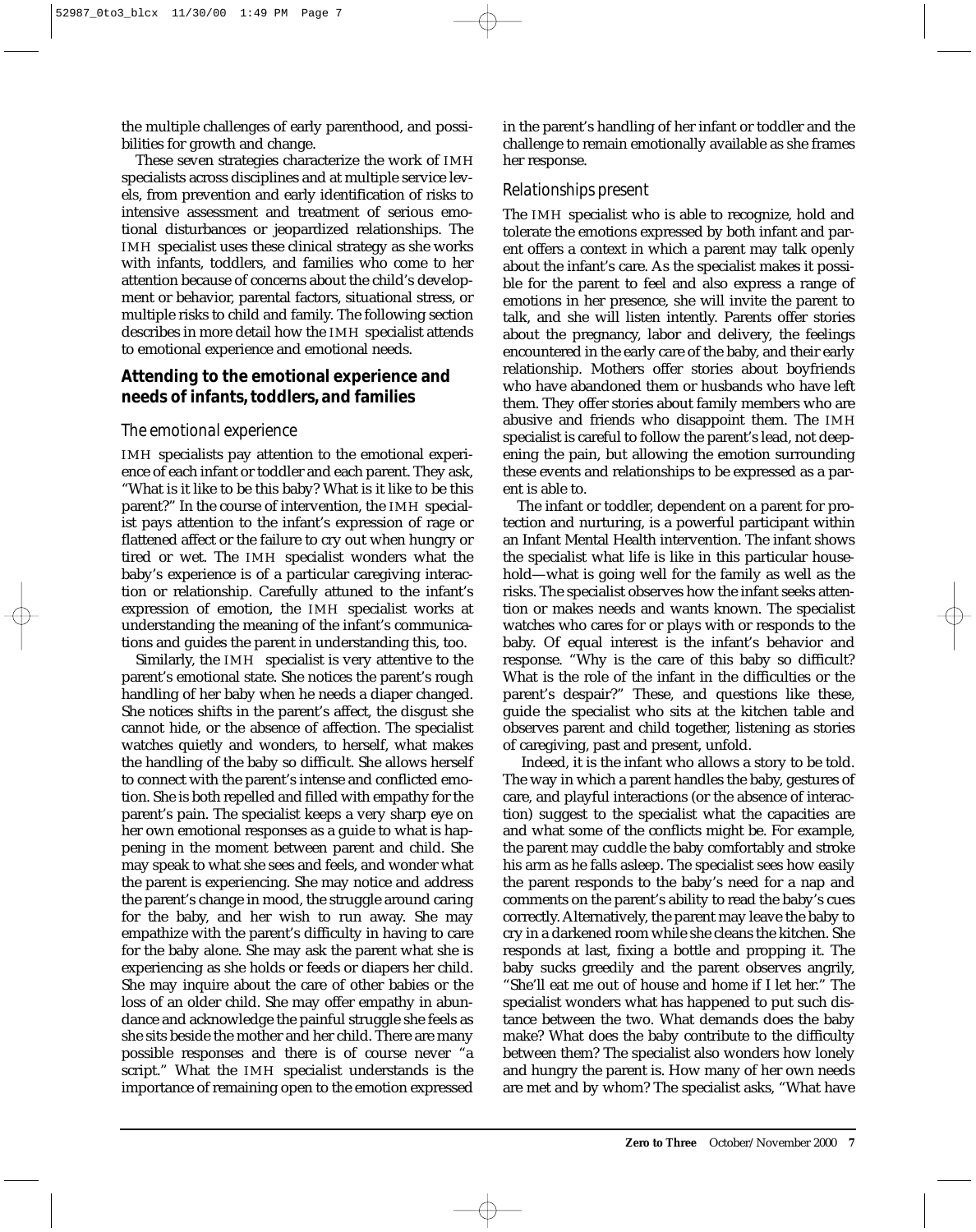the first weeks with the baby at home been like for you? Who has been here to help you? Would it be helpful to talk about this?" Their relationship begins.

## *Relationships past*

The Infant Mental Health specialist may wonder who the baby represents to the parent—for example, an abusive father, an abandoning mother, or a sister who required attention and care. In the example above, the specialist wondered if the parent had cared for other young children. "Have you ever taken care of a baby before?" she asked. The young mother had. "I was the 'mother' to three younger brothers by the time I was 8 years old," she said, tearfully. An important story of another mother and other babies began to be told.

The infant may also represent the parent as a small child. Faced with the neediness of a very small infant, the parent may feel all over again her own helplessness and re-enact, quite unconsciously, neglectful or inconsistent or teasing patterns representative of her own early care. Alert to the struggle, the IMH specialist wonders what other baby may have been neglected or hurt, abandoned or teased. The earlier traumas may never have been spoken about before. Within the context of the relationship with the IMH specialist, aspects of early care may be more safely re-experienced, feelings attached to them expressed, and memories shared. By separating the past from the present, the specialist and parent try hard to reach an understanding that will protect against repeating a hurtful cycle of care. Both will be alert to the possibility of a new relationship between parent and infant that is positive and secure.

To the extent that the IMH specialist understands a parent's history of relationship and care, she will understand the parent's ability (or inability) to nurture and protect her child. Parents who have had many negative life experiences and disturbed or unresolved relationship losses may not respond to their infants or toddlers with sensitivity, consistency or warmth. It is the IMH specialist's task to attend and respond to parental histories of abandonment, neglect, separation, and loss. The IMH specialist offers a safe place for the experience and expression of emotions surrounding intensely painful events and relationship experiences. For many parents, the experience with the IMH specialist is the first time they have shared their confusion or anger, disappointment or grief with someone who has a capacity for compassionate response.

The IMH specialist learns to be strong and compassionate as she listens to many difficult stories. It is not unusual for parents to disclose details of early and continuous abuse, neglectful parental care, abandonment by a parent, removal to foster care, the death of an older child, the birth of a baby with special needs. Parents who are able to mourn their losses or express their anger and despair within the context of a nurturing and responsive relationship with the IMH specialist may

become clearer about their early history and, as a consequence, more emotionally available and appropriately responsive to their infant—less angry, less depressed.

## *Reflective functioning*

The IMH specialist who attends to the emotional needs of infants and families must remain alert to his or her own emotional health. Most IMH specialists learn to use the supervisory relationship to reflect on the complex emotional realities of overburdened families and infants at risk. In the process, the IMH specialist grows increasingly aware of personal responses, too. Longings for relationship, memories, hopes and wishes, are continuously evoked in the presence of infants and parents who are negotiating early and conflicted relationships. The IMH specialist may be affected deeply by individual infants and families enrolled; she needs to have time to discuss what is seen and heard.

## *Commitment to emotional health*

A unique and powerful focus that an Infant Mental Health specialist brings to the intervention experience is the commitment to the emotional health of infants and parents as they develop in relationship to one another in the first years of life. Why is this so important? As William Schafer, a seasoned Infant Mental Health practitioner and training consultant observes:

*. . . During the first eighteen months of life a child constructs a lasting internal vision of what human relationships are, how they work, what to expect from them, and what to offer in return. . . . What gets set in early life is one's deepest beliefs about human relationships. These determine how a person goes about learning, profiting from experience, using help, and parenting one's own children.* Schafer, 1991, p. 120.

To the extent that an IMH specialist is able to understand, support and sustain parents in interacting and responding sensitively to their infants' or toddlers' emotional needs, an overarching and significant goal will have been reached.

# **Beyond infant and parent: Infant Mental Health consultation to birth-to-three and family programs**

Infant Mental Health specialists are often called upon to provide developmental and clinical consultation to individuals and agencies working with children from birth to three and their families. As consultants, IMH specialists bring knowledge about infancy, early parenthood relationship development, and strategies for change. They have experience in carrying out developmental observations and assessments with sensitivity and regard for the uniqueness of each infant or toddler and parent referred. They have experience in providing clinical services to a variety of infants and families, and understand the strategies required when responding to families at multiple risk. In addition to the skills and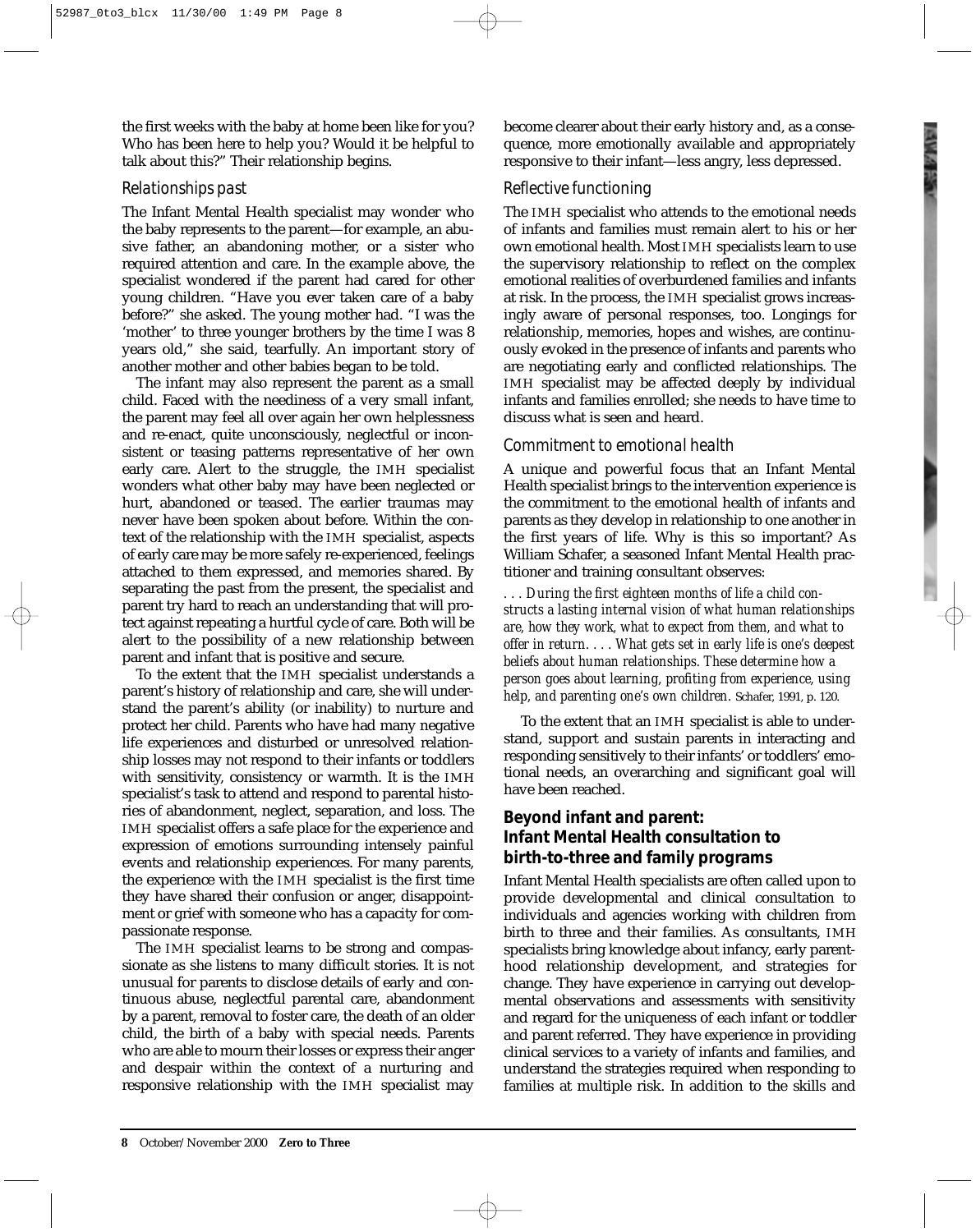

Marilyn Nolt

clinical strategies of Infant Mental Health practice, the IMH consultant needs:

1. An ability to observe and listen carefully

2. A willingness to work hard at establishing and strengthening strong and meaningful relationships with individuals and consulting groups

3. A respect for continuity and predictability, sensitivity and responsivity as integral to effective consultation with early intervention practitioners/groups

4. An ability to invite another person to tell you what they saw/heard/felt/experienced when caring for an infant or toddler, talking with a parent, going on a home visit, working with a parent and infant together, determining eligibility for services, running a teen parentinfant group, etc.

5. An ability to provide a context in which people feel safe and secure, able to think about their work with families and to reflect on their own emotional responses as appropriate.

The IMH consultant may be asked to meet with an individual practitioner to discuss a particular developmental or clinical concern. In this instance, the consultation may be limited to one or two meetings or until the questions are resolved. The consultant may be asked to

meet regularly with a group of child and family practitioners for training and case discussion for the year. Regardless of the group size, frequency of meetings or length of service to the individual or group, Infant Mental Health consultants understand the importance of relationship building to enhance each practitioner's developmental and clinical skills. They work hard at establishing and strengthening meaningful relationships with individuals and consultation groups. They know that practitioners—newly developing and experienced—need opportunities to ask questions and talk about the infants, toddlers and families with whom they work. The consultant provides a context within the consultant-practitioner relationship where it is safe to do this.

Consultants encourage practitioners to bring the details of their observations about a particular baby, alone or in interaction with someone, and to talk about what they see. In the process, they are invited to think about the capacities of an infant or toddler, the uniqueness of a particular infant-parent pair, or the intricacies of relationship work. The consultant may ask questions to guide the consultation process. For example, "What did you notice about the baby's developmental capacities? What did you see him do?" "What does the baby bring to the newly developing relationship with his mother? What kind of care does the toddler demand?" "What about the parent? How interested or responsive does she seem to be? How able is the parent to pay attention to the toddler's needs?" "How do they interact with one another? How satisfying does the interaction seem to be?" As practitioners learn to observe and listen more closely, they grow more sensitive to a range of risks (Wright, 1986). At the same time, they grow more aware of their own emotions and responses to the very difficult work that they do.

The consultant is challenged to keep an eye on the affective experience of each practitioner throughout each consultation and give permission to talk within the group. The consultant might ask what practitioners are thinking about as they present their work. Many thoughts and feelings may wash over them as they begin to reflect more deeply, often for the first time, on what they see in a particular family, what they experience as they are present with the family and what they are feeling now. Aware of the emotion that the practitioner offers or silently shares, the consultant may ask if this is something a practitioner would like to talk more about. This approach invites the practitioner to connect with the emotion, yet allows the practitioner to remain in control. In addition to supporting the practitioner, this offers an example of thoughtful responding when working with parents, too.

In the process of discussing a particular infant or parent or home visit, the Infant Mental Health specialist often reflects on her own thoughts about infancy and early parenthood, relationships past or present, and her